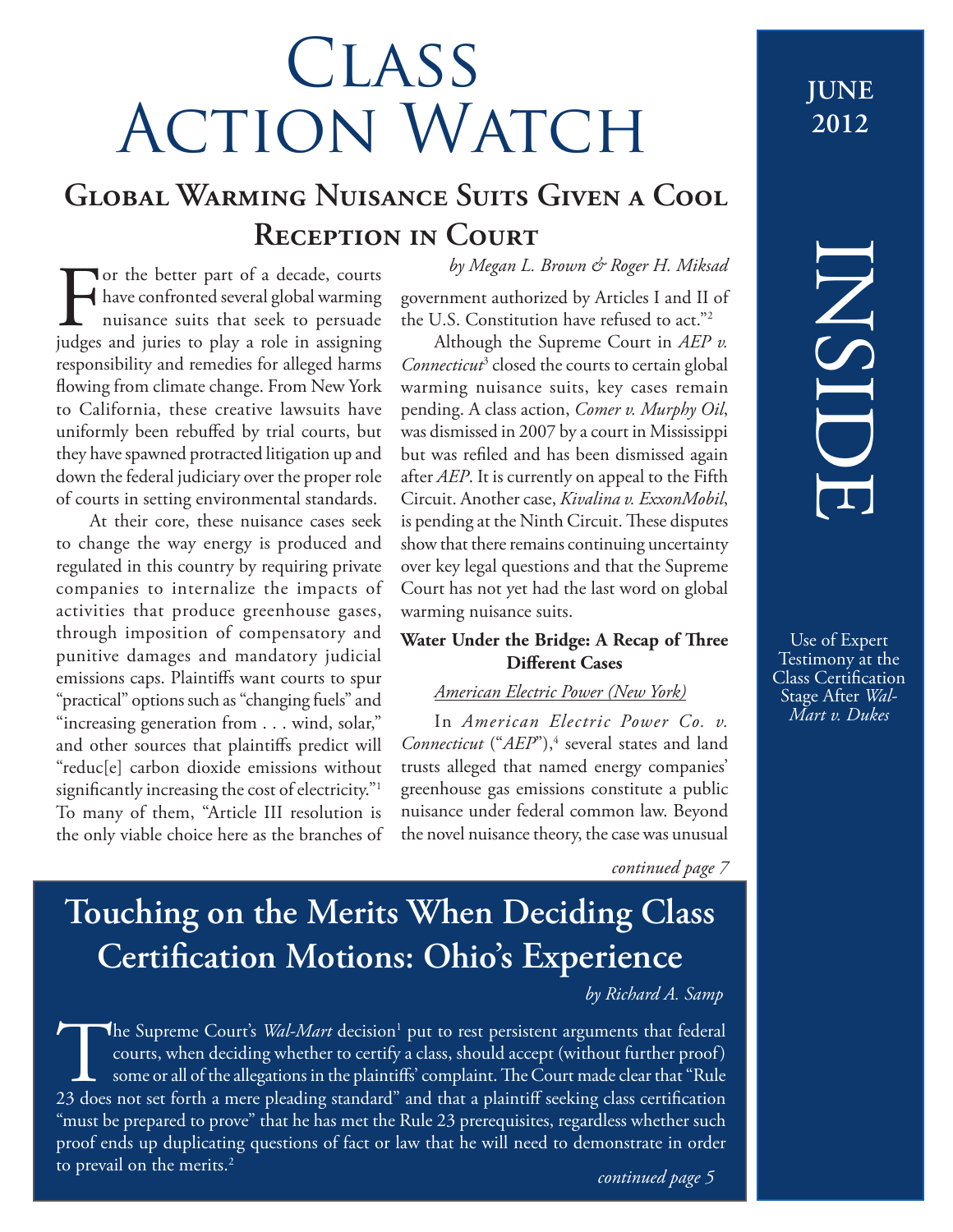# **F R O M T H E editor**

The Federalist Society publishes *Class Action Watch*<br>to apprise both our membership and the public at large of recent trends and cases in class action litigation that merit attention. We hope you find this and future

issues thought-provoking and informative. Comments and criticisms about this publication are most welcome. Please e-mail: info@fed-soc.org.

## **Use of Expert Testimony at the Class Certification Stage After** *Wal-Mart v. Dukes by Stephen J. Newman*

The United States Supreme Court's decision in *Wal-Mart Stores, Inc. v. Dukes*<sup>1</sup> sent a strong message to federal courts to look skeptically at class certification orders sought by plaintiffs' counsel. Wal-Mart Stores, Inc. v. Dukes<sup>1</sup> sent a strong message to federal courts to look skeptically at Many questions remain, however, as to how the opinion should be applied, and what "rigorous analysis"2 of the class certification elements entails. In particular, the lower courts have not yet fully resolved how expert testimony and statistical proof should be considered. Further clarity from the Court may yet be required to ensure that lower courts follow the message intended to be sent by the *Wal-Mart* decision: that the lower courts enforce all the requirements of Rule 23, and ensure that competent evidence supports whatever conclusions are drawn during class certification proceedings.

*Wal-Mart* involved the largest employment class action in history—1.5 million female employees of the national retailer who allegedly were denied equal pay or access to promotions as a result of Wal-Mart's practice of giving individual managers substantial discretion in pay and promotion decisions.3 According to plaintiffs, even though Wal-Mart prohibited discrimination as a matter of company policy, as a practical matter women were still disadvantaged because statistical evidence showed that women were paid less and were less likely to be promoted, and that "a strong and uniform 'corporate culture' permits bias against women to infect, perhaps subconsciously, the discretionary decisionmaking of each one of Wal-Mart's thousands of managers—thereby making every woman at the company the victim of one common discriminatory practice."4 The Supreme Court ordered reversal of the class certification order on the grounds that it did not comply with Federal Rule of Civil Procedure 23(b) or Rule 23(a)(2). All Justices agreed that claims for monetary relief may not be certified under the lower standard set forth in Rule 23(b)(2) ("the party opposing the class has acted or

refused to act on grounds that apply generally to the class, so that final injunctive relief or corresponding declaratory relief is appropriate respecting the class as a whole"), on the grounds that whenever individualized monetary relief is sought, the proponent of the class must prove what is required under Rule 23(b)(3): that common issues predominate over individual ones and that class litigation

is superior to other forms of dispute resolution.<sup>5</sup> The Court split 5-4 on the proper standard for analyzing whether the class satisfied the requirement of Rule  $23(a)(2)$  that "there are questions of law or fact common to the class." Writing for the Court, Justice Scalia found that the liability theory was simply too broad to be asserted on a common basis:

Here respondents wish to sue about literally millions of employment decisions at once. Without some glue holding the alleged *reasons* for all those decisions together, it will be impossible to say that examination of all the class members' claims for relief will produce a common answer to the crucial question *why was I disfavored*. 6

The plaintiffs had relied heavily on both anecdotal evidence and statistics showing that women did not fare as well as men under Wal-Mart's discretionary system, but the Court determined that the evidence did not sufficiently tie the outcome of Wal-Mart's processes to any common source of unfairness.7 Quoting Judge Alex Kozinski's dissent in the Ninth Circuit, the Supreme Court's opinion noted that Wal-Mart's female employees

held a multitude of different jobs, at different levels of Wal-Mart's hierarchy, for variable lengths of time, in 3,400 stores, sprinkled across 50 states, with a kaleidoscope of supervisors (male and female), subject to a variety of regional policies that all differed. . . .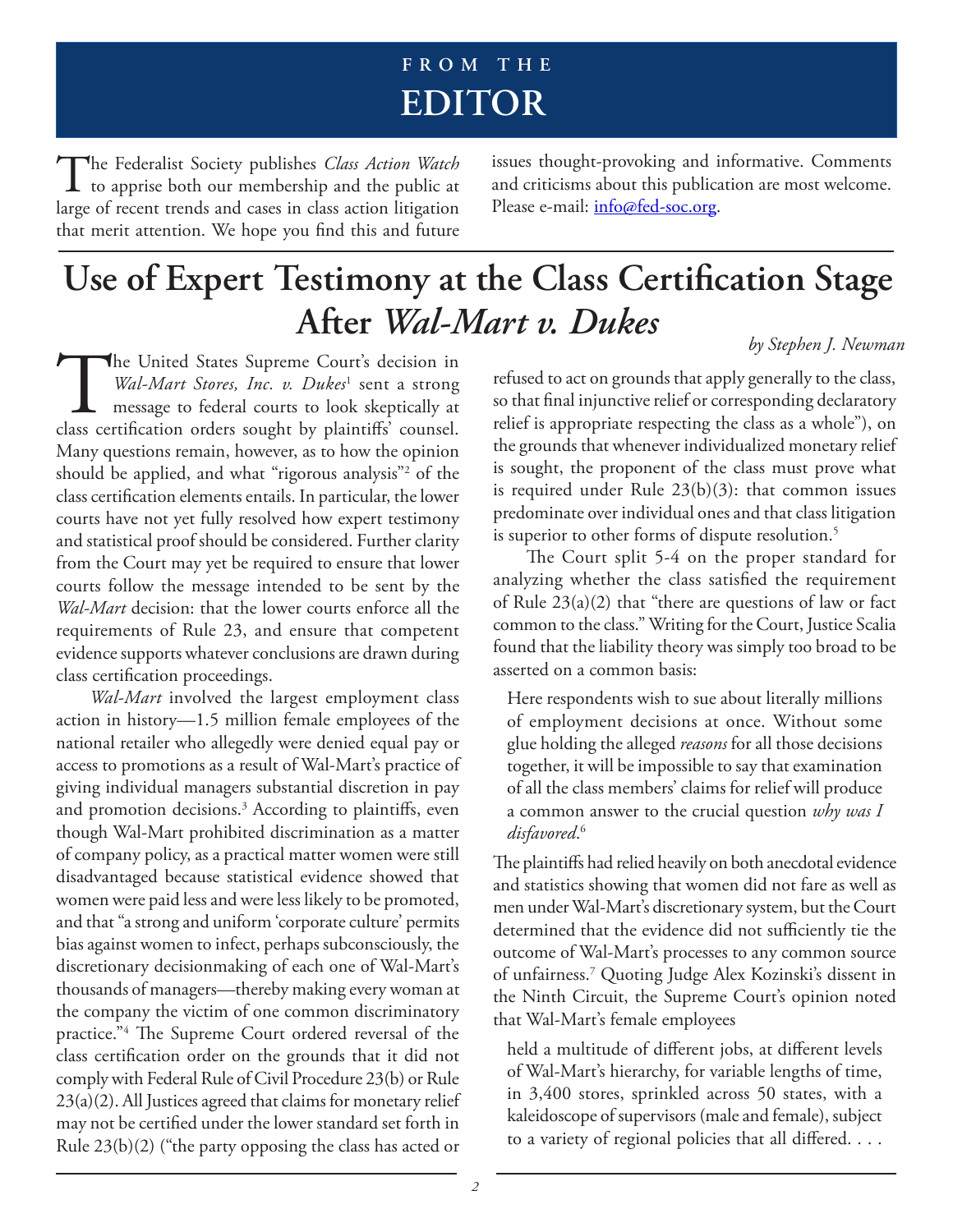Some thrived while others did poorly. They have little in common but their sex and this lawsuit.<sup>8</sup>

The Supreme Court also criticized the district court's and the Ninth Circuit's uncritical acceptance of plaintiffs' statistical proof without determining whether it met the *Daubert* standard for admissibility of expert or scientific testimony.9 However, the Supreme Court did not base its decision on the *Daubert* issue and did not explain how competing expert testimony should be evaluated at the class certification stage.<sup>10</sup>

Before *Wal-Mart*, the Third Circuit was a leading proponent of aggressive review of expert testimony presented at the class certification stage.<sup>11</sup> It has continued to follow this approach: "Weighing conflicting expert testimony at the certification stage is not only permissible; it may be integral to the rigorous analysis Rule 23 demands."12 The Seventh Circuit agrees that careful evaluation of the expert testimony is critically important to protect both sides' rights at the class certification stage.<sup>13</sup> The Ninth Circuit also recognizes now, contrary to its pre-*Wal-Mart* rulings,<sup>14</sup> that at the class certification stage, "[u]nder *Daubert*, the trial court must act as a 'gatekeeper' to exclude junk science that does not meet Federal Rule of Evidence 702's reliability standards by making a preliminary determination that the expert's testimony is reliable."15 Moreover, the trial court may not cease its analysis after it finds that the class proponent's evidence of commonality (or another certification element) is admissible under *Daubert*. 16 Rather, a fair reading of the Third, Seventh, and Ninth Circuit case law suggests that when both the proponent and the opponent of the class tender admissible expert testimony that is relevant to one of the class certification elements (such as commonality or typicality), the trial court must determine which testimony is more persuasive, recognizing that the proponent of the class has the burden of proof.

The Eighth Circuit, by contrast, approved use of a "tailored" *Daubert* analysis in *In re Zurn Pex Plumbing Product Liability Litigation*. <sup>17</sup> *Zurn* involved a claim that certain plumbing fittings had design defects dooming them to fail before the end of their warranted life, and plaintiffs presented testimony about tests designed to show the rate of deterioration in the fittings as well as the statistical likelihood of failure. Defendants unsuccessfully objected to this testimony as scientifically unpersuasive, and on appeal the Eighth Circuit upheld an order certifying a class consisting of all homeowners who had installed the plumbing fittings, whether or not they had leaked. In permitting a less stringent application of

*Daubert*, the Eighth Circuit explained that because the primary goal of *Daubert* is to prevent a jury from being misled by junk science, *Daubert* is less significant in class certification proceedings, where the decision is made solely by the judge.18 Critically, the *Zurn* defendant did not offer its own experts who performed their own analysis, but merely challenged the data and techniques relied upon by the plaintiffs, and this litigation decision at the district court level may have affected the outcome.<sup>19</sup> The *Zurn* approach, if followed widely, may create a significant escape route from *Wal-Mart*'s directive that all certification elements be subject to rigorous scrutiny.<sup>20</sup>

One example of a district court apparently straining to avoid the implications of *Wal-Mart* is *Gray v. Golden Gate National Recreation Area*, where the Northern District of California certified a single class consisting of those who "use wheelchairs, scooters, crutches, walkers, canes, or similar devices to assist their navigation" and "those who due to a vision impairment use canes or service animals for navigation," to pursue claims under the Federal Rehabilitation Act.21 Plaintiffs claimed a large number of barriers to access to public facilities, ranging from steep slopes on hillsides, to lack of Braille or audio exhibit descriptions, to lack of wheelchair access to beaches. The district court declined to apply *Wal-Mart*'s warnings about the need to employ rigorous scrutiny to determine whether the litigation may resolve common questions (such as, what does someone who uses a seeing-eye dog because she cannot see have in common with someone who uses a wheelchair because he cannot walk?), and found that *Wal-Mart* had little application beyond the employment context.<sup>22</sup> On reconsideration, the district court found that *Ellis* did not meaningfully change the law or require more careful analysis of the plaintiffs' expert testimony under *Daubert*. 23

In *Cholakyan v. Mercedes-Benz, USA, LLC,* by contrast, the Central District of California recognized that *Wal-Mart* and *Ellis* did effect a significant change in how expert testimony must be considered at the class certification stage.24 In *Cholakyan*, the plaintiff attempted to certify a class of Mercedes vehicle owners who suffered water leakage problems. After considering both sides' expert testimony, the district court concluded that there was no single source of potential water leakage common to the proposed class, as there was no single "water management system" in the vehicles in the proposed class. Rather, there were multiple systems that worked differently in different vehicles, and the plaintiff's expert failed to present any reliable evidence of any common flaw leading to leakage similar to what the plaintiff experienced.<sup>25</sup>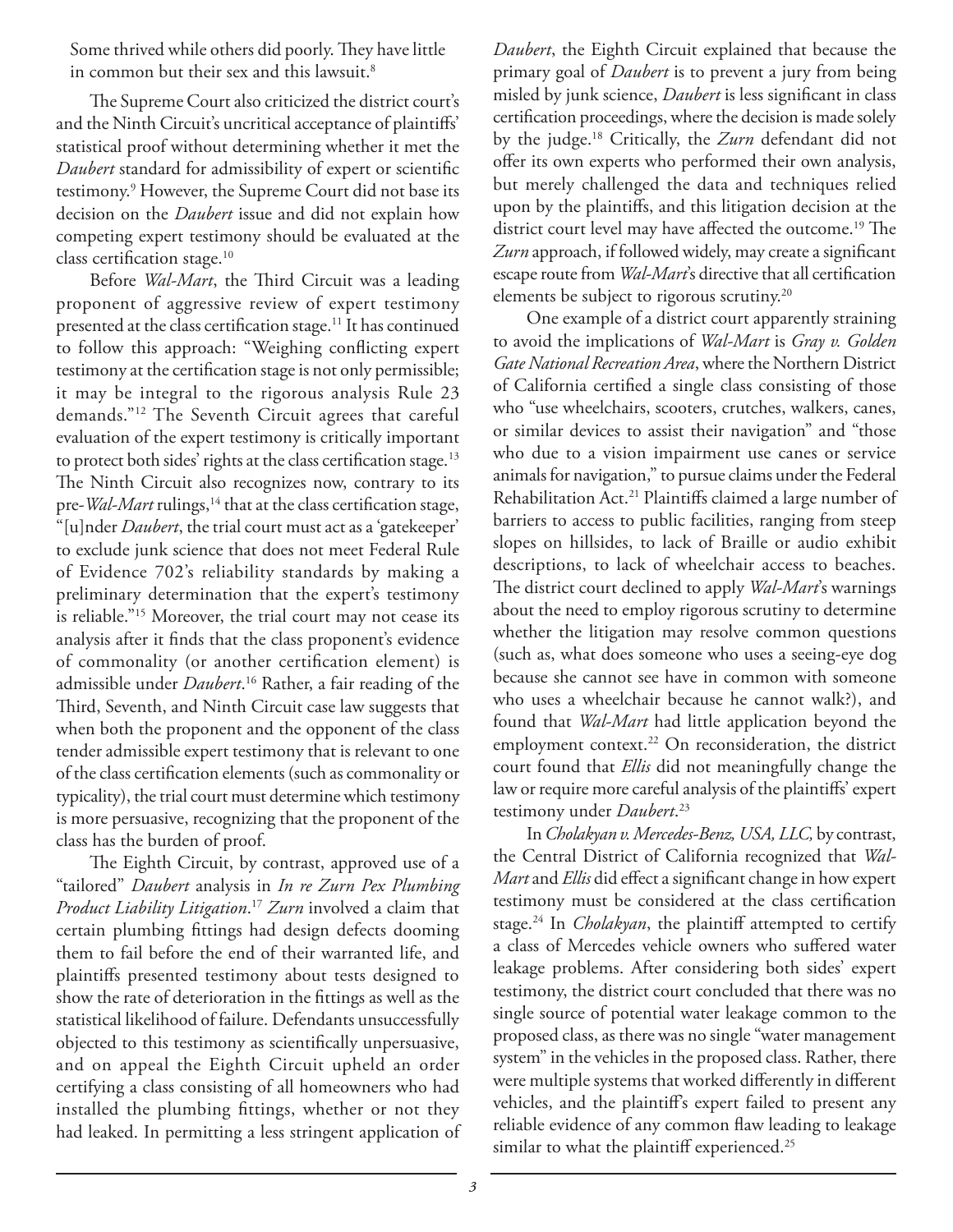The *Daubert* question remains a critical one for practitioners, and specific guidance from appellate courts may be necessary to ensure that trial courts do not evade *Wal-Mart* by failing to address challenges to class proponents' expert testimony. For a defendant to receive due process at a class certification hearing, its evidence must be considered and the district court must not disregard its duty to determine which of the contradictory, but nevertheless admissible, evidence should be credited. (And the Seventh Circuit recognized in *Messner* that this rule also protects plaintiffs when their expert testimony is based on superior science.) The danger still remains in many jurisdictions, in spite of helpful authority from the Supreme Court, that lower courts will permit improper "delegation of judicial power to the plaintiffs, who can obtain class certification just by hiring a competent expert," without fully examining which side's expert presentation adheres more closely to reliable scientific techniques.<sup>26</sup>

*\* Stephen J. Newman is a partner at Stroock & Stroock & Lavan LLP. The views expressed herein are personal to the author only and should not be considered as legal advice. Nothing in this article should be viewed as the opinion of Stroock or any of its clients.*

### **Endnotes**

### 1 131 S. Ct. 2541 (2011).

2 *Id.* at 2551 (quoting General Telephone Co. v. Falcon, 457 U.S. 147, 160 (1982), and Coopers & Lybrand v. Livesay, 437 U.S. 463, 469 (1978)).

3 *Id.* at 2548.

4 *Id.*

5 *Id.* at 2557-61. The Court did not address when certification of monetary relief claims would be appropriate under Rule 23(b)(1), which often is used when monetary claims may exceed a common fund, other than to reference its previous opinion in *Amchem Products, Inc. v. Windsor*, 521 U.S. 591, 614 (1997). *Wal-Mart*, 131 S. Ct. at 2558 n.11.

6 *Id.* at 2552.

7 *Id.* at 2555.

8 *Id.* at 2557.

9 *Id.* at 2553-54. *Daubert v. Merrell Dow Pharmaceuticals, Inc.*, 509 U.S. 579 (1993), interprets Federal Rule of Evidence 702 and holds that even though scientific theories need not be "generally accepted" by experts in the field before being presented in court, judges nonetheless must exclude expert testimony that is not reliable, taking into account such factors as whether the theory presented is testable and/or has been tested, whether it has been accepted in

peer-reviewed publications, and what error rate is associated with any practical applications of the theory.

10 *Wal-Mart*, 131 S. Ct. at 2554; *see also* Boden v. Walsh Group, No. 06 C 4104, 2012 WL 1079893, at \*6 (N.D. Ill. Mar. 30, 2012) (expressing uncertainty as to what sort of statistical or anecdotal proof would satisfy the *Wal-Mart* standard; certification denied as to certain classes but granted as to one); Peterson v. Seagate U.S., LLC, 809 F. Supp. 2d 996, 1008-09 (D. Minn. 2011) (noting that Supreme Court in *Wal-Mart* evaluated relevance of expert testimony, and partially excluding expert testimony in connection with decertification motion).

11 *See In re* Hydrogen Peroxide Antitrust Litig., 552 F.3d 305, 323 (3d Cir. 2009).

12 Gates v. Rohm & Haas Co., 655 F.3d 255, 269 (3d Cir. 2011) (quoting *Hydrogen Peroxide*, 552 F.3d at 323).

13 *See* Messner v. Northshore Univ. HealthSystem, 669 F.3d 802, 812-13 (7th Cir. 2012) (vacating denial of class certification order because district court failed to rule on plaintiffs' *Daubert* challenge); American Honda Motor Co. v. Allen, 600 F.3d 813, 816-17 (2010) (reversing class certification order because district court failed to conduct a proper *Daubert* analysis).

14 *See* Dukes v. Wal-Mart Stores, Inc., 603 F.3d 571, 602-03 (9th Cir. 2010) ("At the class certification stage, it is enough that Dr.<br>Pulled page 100 page 100 page 100 page 100 page 100 page 100 page 100 page 100 page 100 page 100 page 100 page Bielby presented scientifically reliable evidence tending to show that a common question of fact . . . exists with respect to all members of the class."), *rev'd*, 131 S. Ct. 2541 (2011); *see also In re* Static Random Access Memory (SRAM) Antitrust Litig., 264 F.R.D. 603, 616 (N.D. Cal. 2009) ("At the class certification stage of the proceedings, 'robust gatekeeping' of expert evidence is not required . . . .") (internal quotation omitted).

15 Ellis v. Costco Wholesale Corp., 657 F.3d 970, 982 (9th Cir. 2011).

16 *Id.*; *see also* Sher v. Raytheon Co., 419 Fed. Appx. 887, 888 (11th Cir. 2011) (vacating the district court's order granting class certification, and stating that the "district court erred as a matter of law by not sufficiently evaluating and weighing conflicting expert testimony presented by the parties at the class certification stage").

17 644 F.3d 604, 612 (8th Cir. 2011), *pet. for cert. filed*, No. 11-740 (U.S. Dec. 15, 2011).

18 *Id.* at 613-14.

19 *Id.* at 615. The Western District of Washington declined to apply a full *Daubert* analysis in *Fosmire v. Progressive Max Insurance Co.*, 277 F.R.D. 625, 628-29 (W.D. Wash. 2011), noting that the Supreme Court's dicta in *Wal-Mart* left open the possibility of a more lenient approach, such as that described by the Eighth Circuit in *Zurn*. Even so, the *Fosmire* court found that the plaintiff's expert was unreliable under any standard. A similar result was reached in *Bruce v. Harley-Davidson Motor Co.*, No. CV 09-6588 CAS (RZx), 2012 WL 769604, at \*4-\*5 (C.D. Cal. Jan. 23, 2012), where a class certification motion was denied without prejudice, in part because the plaintiffs' expert report was found not to comply with the *Zurn* standard. The *Bruce* court also noted its belief that *Zurn* is consistent with *Ellis*. *Id.* at \*4 n.7 ; *see also* Stone v. Advance Am., 278 F.R.D. 562, 566 n.2 (S.D. Cal. 2011) (conducting a "full" *Daubert* analysis because discovery was complete and expert reports had been exchanged, but noting that *Zurn* might be appropriate in cases at a less "advanced" stage).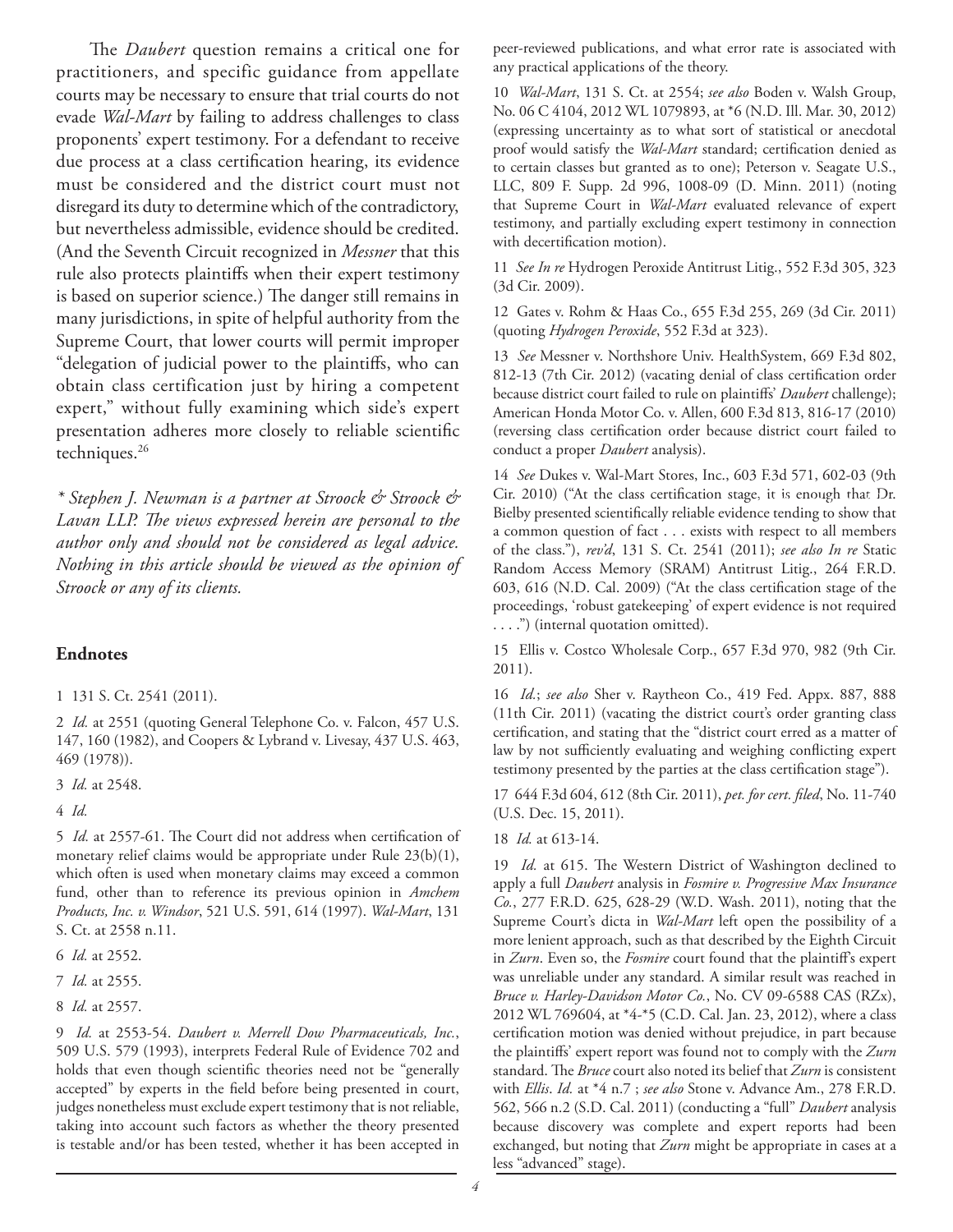20 *See* Lumen v. Anderson, No. 08-0514-CV-W-HFS, 2012 WL 444019, at \*9 & n.8 (W.D. Mo. Feb. 10, 2012) (citing *Zurn* in support of decision to deny *Daubert* motion before briefing on it was complete). It is also worth remembering that *Wal-Mart* only binds federal courts, and to the extent removal to federal court under the Class Action Fairness Act is not possible, pre-*Wal-Mart* standards may apply in state-court certification proceedings. *See, e.g.,* Howe v. Microsoft Corp., 656 N.W.2d 285, 295-96 (S.D. 2003) ("As long as the basis of the expert's opinion is not so blatantly flawed that, on its face, it would be inadmissible as a matter of law, the court may consider the expert's evidence in determining whether to certify the class action.").

21 No. C 08–00722 EDL, 2011 WL 7710257 (N.D. Cal. Aug. 30, 2011), *reconsideration denied*, 2011 WL 5573466 (Nov. 15, 2011), *pet. for leave to appeal denied*, No. 11-80287 (9th Cir. Feb. 17, 2012).

22 2011 WL 7710257, at \*18-\*20.

23 2011 WL 5573466 at \*11.

24 No. CV 10–05944 MMM (JCx), 2012 WL 1066755, at \*4-\*5 (C.D. Cal. Mar. 28, 2012).

25 *Id.* at \*13-\*15.

26 *See* West v. Prudential Secs., Inc., 282 F.3d 935, 938 (7th Cir. 2002).

# **Touching on the Merits When Deciding Class Certification Motions: Ohio's Experience**

### *Continued from cover*

Of course, state courts do not necessarily follow the U.S. Supreme Court's lead on certification issues, and some have been reluctant to permit defendants to seek to defeat class certification by contesting questions of fact or law that relate directly to the merits of the plaintiff's claims. Ohio is one such state; but an interesting case—in which a petition for review has been filed in the Ohio Supreme Court—provides an opportunity for Ohio to decide whether to bring its class certification rules into conformance with federal rules.

The case involves a claim by an auto insurance policy holder, Michael Cullen, that his insurer should have paid to replace his car windshield rather than to repair it. In general, insurers give their policy holders the right to insist upon replacement of a damaged windshield. However, many insurers (including the defendant, State Farm Mutual Automobile Insurance Co.) attempt to persuade their insureds to agree to repair windshields that have experienced very minor damage, such as small cracks caused by a stone. State Farm persuaded Cullen to opt for windshield repair instead of replacement, by assuring him that repair was as effective as replacement for very small cracks and by agreeing to pay for the repair in full (i.e., it waived the \$250 deductible on Cullen's policy). Cullen never complained about the quality of the repair and continued to drive the same car with the same windshield for many years thereafter.

Cullen later sued State Farm, claiming breach of contract, bad faith, and breach of fiduciary duty. He contended that his insurance contract gave him the option to demand a cash payment equal to the cost of replacing his windshield (less his deductible) and then decide for himself whether to repair or replace his windshield or simply to retain the payment. He further contended that State Farm inappropriately failed to inform him of this "cash out" option, and that he would have chosen that option if it had been offered to him. Because replacement of a windshield costs more than repair, he contends that he would have derived a financial benefit (even taking into account his \$250 policy deductible) if he had exercised the "cash out" option and paid for the repairs himself.

In September 2010, the trial court granted Cullen's motion to certify a plaintiff class under both Ohio Rule of Civil Procedure 23(B)(2) and Rule 23(B)(3). The 100,000-member certified class comprises all Ohio policy holders insured by State Farm who, at any time after January 1, 1991, submitted a "glass-only" damage claim (i.e., no damage to the car other than to the windshield) that was resolved by payment of the cost of repairing the windshield. In determining that the prerequisites for certification had been met, the trial court relied in several respects on the allegations of the complaint without requiring additional proof from the plaintiff. The Ohio Court of Appeals affirmed the certification order in December 2011.3 State Farm petitioned for Supreme Court review on March 30, 2012.

The wording of Ohio Rule 23 is substantially identical to the Federal Rule 23. Indeed, the Ohio Supreme Court has repeatedly counseled Ohio courts to look to federal authority for guidance in understanding and applying the Ohio rule.<sup>4</sup> Ohio courts nonetheless have often declined to permit defendants to oppose class certification by introducing evidence that goes to the merits of the plaintiffs' claims, even when the evidence is relevant to whether the prerequisites of Ohio Rule 23 have been met.5 The appeals court expressed similar reluctance in its opinion affirming class certification.<sup>6</sup> State Farm's petition for review asks the Ohio Supreme Court to reconsider that position in light of the *Wal-Mart* decision.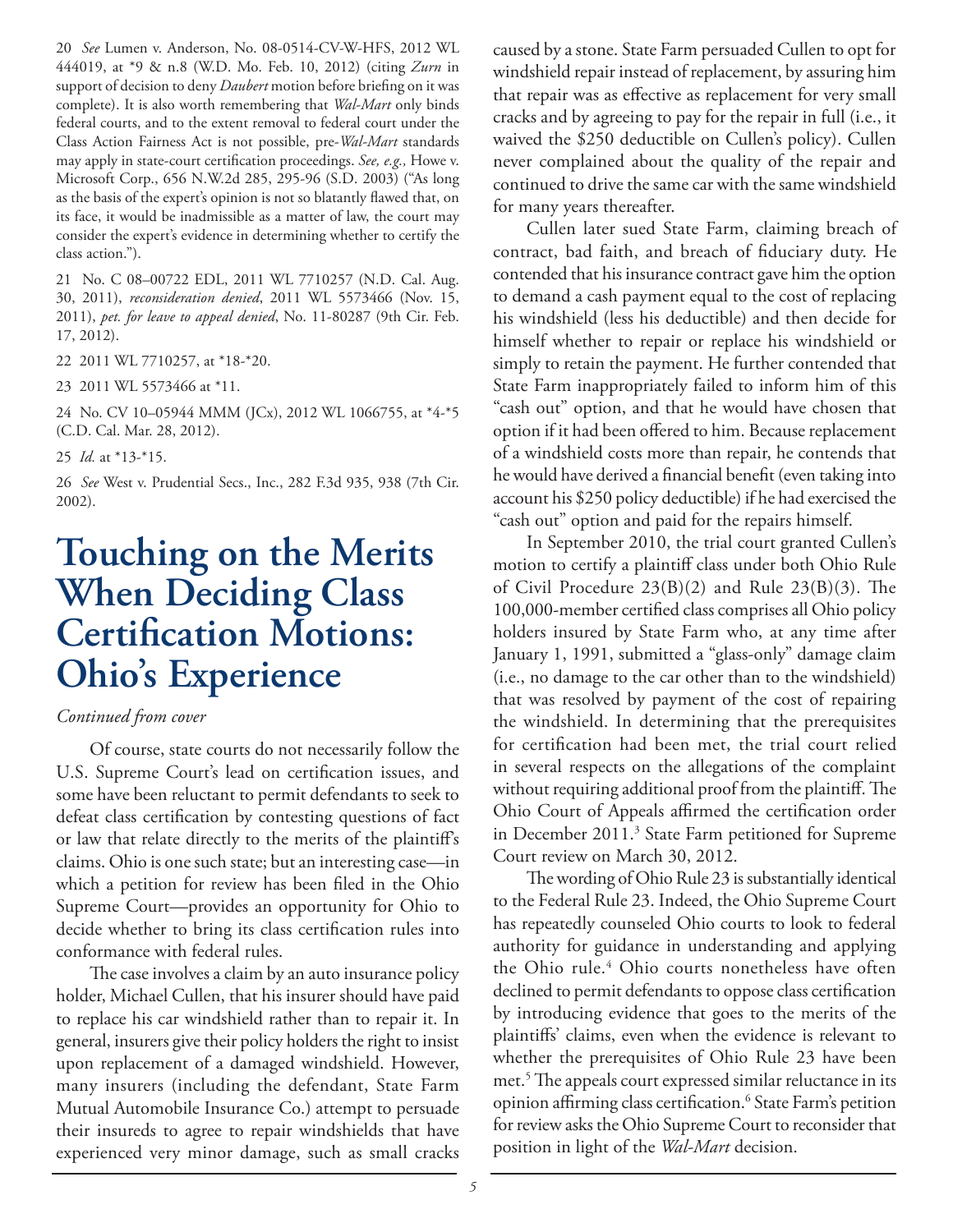The trial court declined to require the plaintiff to present evidence on several issues relevant to whether common questions of fact and law predominate over individual issues. For example, State Farm presented evidence indicating that it would be impossible to determine in advance of trial who was a member of the plaintiff class. That difficulty arises because the class definition is limited to policy holders who suffered a loss under the plaintiff's theory of the case (i.e., policy holders who could have pocketed cash had they asked to be paid the cash value of a replacement windshield). Policy holders whose deductible exceeded the cash value of a replacement windshield are, accordingly, not included within the class. State Farm presented evidence that the cash value of a replacement windshield varies significantly from class member to class member, based on such factors as car make and model, geographic location, and market conditions at the time of replacement. But the trial and appeals courts simply accepted the plaintiff's allegation (without supporting evidence) that "a mathematical calculation to determine whether a given windshield replacement is more expensive than a given deductible can be accomplished without trying the issues of the case and can be done in a straight forward, mechanical manner."7 The courts similarly concluded, based on the plaintiff's allegations, that "computerized algorithms and State Farm's databases" would be sufficient to allow damages of each class member to be calculated accurately."8 The only evidence submitted to the trial court regarding damage calculations came from State Farm, whose evidence tended to show that its databases did not include sufficient information from which to calculate the damages of individual class members.

State Farm also argues that the appeals court erred in failing to address the legal issue at the heart of the dispute: whether State Farm policies really do offer policy holders a "cash out" option. The plaintiff asserts a contractual right to a cash payment of several hundred dollars (the cost of replacing his windshield less his deductible) to pay the \$25 to \$50 necessary to have the scratch on his windshield repaired, and then to pocket the difference. State Farm argues that the plain meaning of its policies is that it is only required to pay the amount necessary to return the car to its pre-loss condition (in this case, the cost of windshield repair). The appeals court held that the contractual interpretation issue was a merits-based issue of law that should only be determined at trial or in connection with a motion for summary judgment.<sup>9</sup> State Farm contends that the issue should be determined in connection with class certification because if State Farm

policies are not deemed to include a "cash out" option, then the class will not meet the prerequisites of Ohio Rule 23(B)(3); under those circumstances, common questions of fact and law would not predominate over individual questions.

The Ohio appeals court does not stand alone in concluding that merits-based contractual interpretation issues should not be decided in connection with class certification motions even when relevant to Rule 23(B)(3) issues. Indeed, a number of federal appeals courts have reached similar conclusions. Both the Ninth and Seventh Circuits have reasoned—in the context of securities fraud claims seeking class certification based on a fraud-onthe-market theory—that a ruling on a merits-based issue should always be deferred to trial if the issue is capable of being decided on a class-wide basis, regardless whether the issue is relevant to Rule 23(b)(3) "predominance."10 Those decisions conflict with decisions from several other federal appeals courts, and the Ninth Circuit decision is the subject of a pending certiorari petition.<sup>11</sup>

The Ohio appeals court's decision to defer until trial a ruling on the meaning of State Farm's standard insurance contract is at least arguably in conflict with the principles of *Wal-Mart*. Its decision not to look behind other allegations of the complaint at the class certification stage indisputably conflicts with the principles of *Wal-Mart*. State Farm's petition thus presents an opportunity for the Ohio Supreme Court to determine whether Ohio Rule 23 is more than a mere pleading standard and requires plaintiffs seeking class certification to introduce evidence affirmatively demonstrating that they satisfy each of the Rule 23 requirements. In light of the dangers of inappropriate class certification—including the pressure that defendants face to settle even the most insubstantial of class actions—some observers say that review by the Ohio Supreme Court is fully warranted.

*\* Richard A. Samp is Chief Counsel of the Washington Legal Foundation (WLF), a nonprofit public interest law firm located in Washington, D.C. WLF submitted an amicus brief with the Ohio Supreme Court in support of the petition for review.*

### **Endnotes**

1 Wal-Mart Stores, Inc. v. Dukes, 131 S. Ct. 2541 (2011).

<sup>2</sup> *Id.* at 2551.

<sup>3</sup> Cullen v. State Farm Mut. Auto. Ins. Co., 2011 WL 6780177 (Ohio App. 8 Dist.), 2011-Ohio-6621.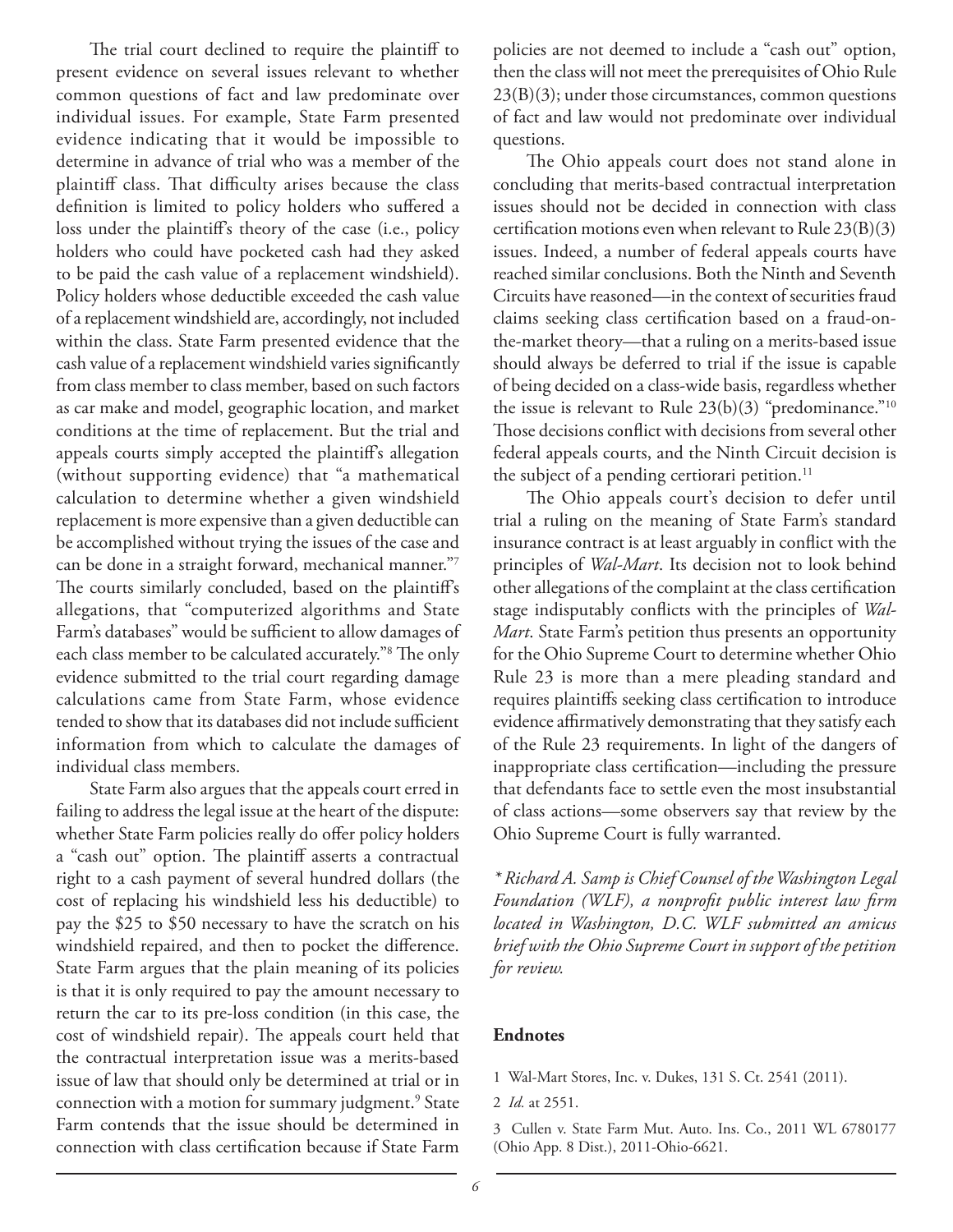4 Marks v. C.P. Chemical Co., 31 Ohio St.3d 200, 201 (1987).

5 *See, e.g.,* Ojalvo v. Bd. of Trustees, 12 Ohio St. 230, 233 (1984).

6 *Cullen* at ¶ 55 (A finding that "goes to the heart of the merits of the case" is "inappropriate" in connection with a ruling on a class certification motion.).

7 *Id.* at ¶ 34.

8 *Id.* at ¶ 36.

9 *Id.* at ¶ 55.

10 Conn. Ret. Plans & Trust Funds v. Amgen, Inc., 660 F.3d 1170 (9th Cir. 2011); Schleicher v. Wendt, 618 F.3d 679, 685 (7th Cir. 2010).

11 U.S. Sup. Ct. No. 11-1085.

# **Global Warming Nuisance Suits Given a Cool Reception in Court**

### *Continued from cover*

because of the remedy sought. In lieu of damages, the plaintiffs asked a federal judge to order a handful of energy companies operating in twenty states to "abate" their alleged "contribution[s]" to global warming "by requiring [them] to cap [their] carbon dioxide emissions and then reduce them by a specific percentage each year for at least a decade."5 The Southern District of New York concluded that the request presented a non-justiciable political question under *Baker v. Carr*<sup>6</sup> because, among other things, determining what level of emissions is "reasonable" would "require[] identification and balancing of economic, environmental, foreign policy, and national security interests."

On appeal, the Second Circuit reversed on the political question doctrine and found that the case could proceed without running afoul of constitutional or prudential standing doctrines. It also concluded that federal common law provided a cause of action for nuisance and that such a claim had not been displaced by the Clean Air Act or EPA action.

After rehearing was denied, the energy companies petitioned the Supreme Court to reverse the Second Circuit, presenting a variety of bases to dispose of the lawsuit. The Obama Administration participated in the case on behalf of a defendant, the Tennessee Valley Authority, but avoided the justiciability questions by urging the Court to remand to the Second Circuit for reconsideration of the displacement arguments based

on EPA action undertaken since the appellate panel's opinion.

The Supreme Court granted certiorari and, in a unanimous opinion written by Justice Ginsburg, held that the plaintiffs' claims could not proceed. The Court reasoned that Congress, in the Clean Air Act, had displaced any federal common law nuisance claim that might exist related to greenhouse gas emissions. The Court explained that "[t]he judgments the plaintiffs would commit to federal judges, in suits that could be filed in any federal district, cannot be reconciled with the decision-making scheme Congress enacted."7 As to the other arguments presented by the energy companies and their amici, the court remained split 4-4 (as a result of Justice Sotomayor's recusal) as to whether plaintiffs had Article III standing in the first place. The Court also noted that it had nothing to say about whether the plaintiffs' state law claims were preempted by the Clean Air Act as the issue had not been briefed.

### *Comer I (Mississippi)*

A second major global warming suit has been litigated within the Fifth Circuit. In 2007, a class of Mississippi residents filed a lawsuit in the Southern District of Mississippi against more than thirty energy companies seeking damages from Hurricane Katrina, which plaintiffs alleged was intensified by global warming (*Comer I*).8 The *ComerI* plaintiffs argued that energy companies' emissions over many decades contributed to global warming and constituted a nuisance that worsened the hurricane's ferocity, causing severe damage for which the energy companies should be held responsible. The district court in Mississippi concluded that the case was nonjusticiable due to a lack of standing, and the class appealed.

A three-judge panel of the Fifth Circuit reversed the district court and issued an opinion that would have permitted the case to proceed. Unusual appellate proceedings followed. Despite a number of recusals, the Fifth Circuit agreed to rehearing en banc and vacated the panel opinion. But in the middle of en banc briefing, the Fifth Circuit dismissed the appeal for lack of quorum after an additional recusal. The court concluded that it lacked jurisdiction to take action on the appeal but that the vacatur was valid because the court had a quorum at the time of the decision to hear the case en banc. The plaintiffs chose not to seek certiorari and instead sought mandamus from the Supreme Court, which denied the petition, leaving the dismissal in place. Thus, the district court's opinion that the case was nonjusticiable remained controlling. As described below, the plaintiffs refiled their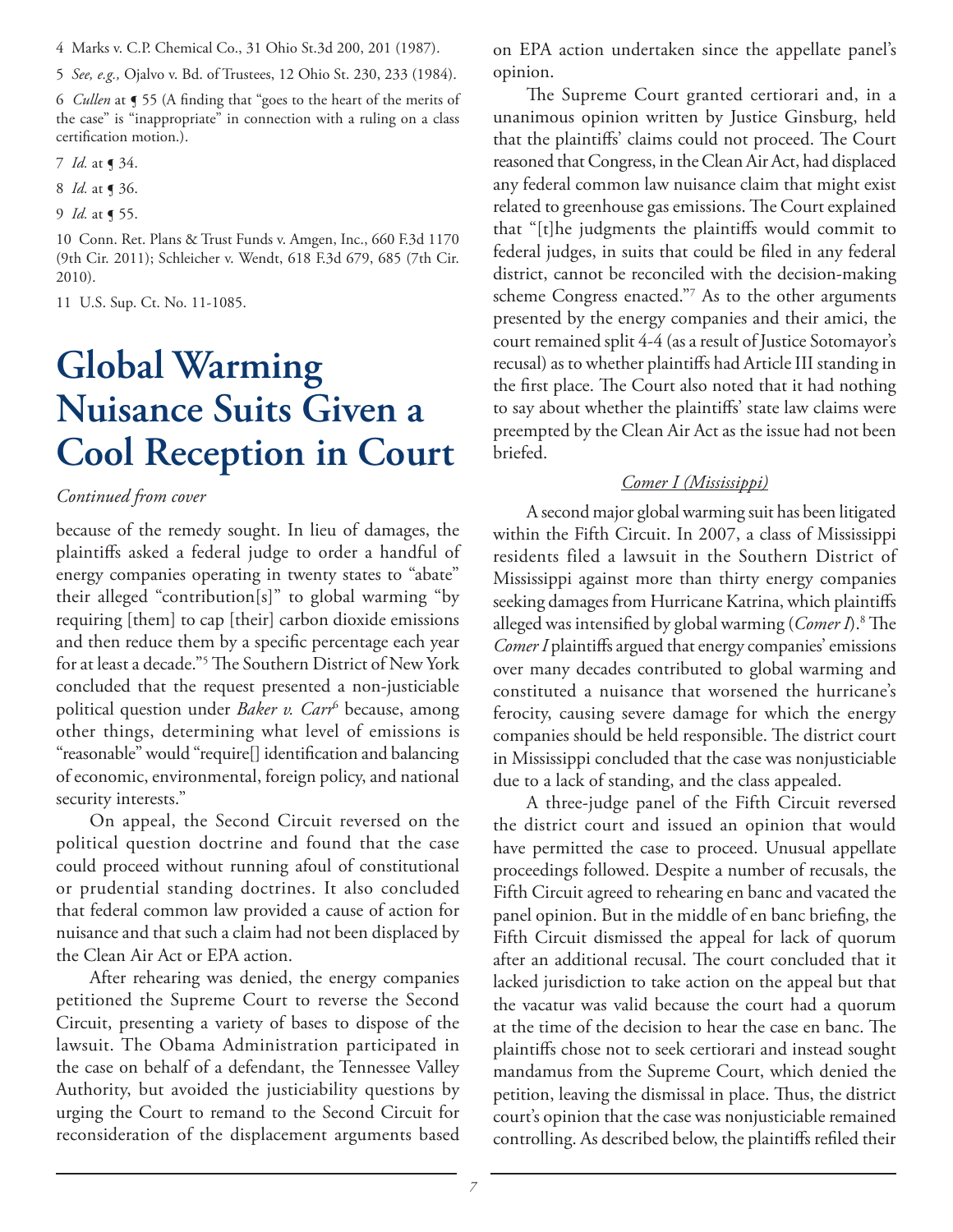claims under state law on May 27, 2011 in the Southern District of Mississippi,<sup>9</sup> seeking to maintain their suit after the earlier disposition of their case and the outcome of *AEP*.

### *Kivalina (California)*

The Ninth Circuit is home to a third major global warming suit. In 2008, the Alaskan Native Village of Kivalina sued ExxonMobil Corp<sup>10</sup> and dozens of other energy companies in the Northern District of California, seeking hundreds of millions of dollars in damages due to the erosion of the village's land, which was allegedly precipitated by global warming. Similar to *Comer I*, the district court found the case nonjusticiable, and the plaintiffs appealed to the Ninth Circuit.

The Ninth Circuit put the case on hold while *AEP* was considered by the Supreme Court, and after that decision, lifted its stay. Supplemental briefing was filed on the effect of *AEP*, and a panel heard argument in *Kivalina* on November 28, 2011. The panel will consider the Supreme Court's guidance about whether cases seeking to assign responsibility for and limit global warming are properly maintained in federal court.

### **The Recent Dismissal of** *Comer II* **Confirms** *AEP* **Is a Serious Obstacle**

Though the unanimous decision in *AEP* was seen by many as a repudiation of global warming nuisance litigation, it has not ended pending lawsuits. To the contrary, litigation continues over *AEP*'s meaning and effect. So far, only one of the lower courts has had occasion to apply the *AEP* decision.

In 2011, the *Comer* plaintiffs returned to court with a very similar state law class action against an even larger pool of more than ninety named defendants (*Comer II*). Filed prior to the *AEP* opinion, the plaintiffs attempted to avoid the difficult question whether federal common law provides a cause of action for nuisance in the global warming context. This time the plaintiffs focused on state law causes of action, barely mentioning their original federal common law claims, and they substantially toned down their language about political inaction on global warming. The complaint also added claims based on strict liability and conspiracy.11 Finally, the complaint embraced an issue explicitly left unaddressed by the *AEP* Court, by seeking a declaratory judgment that federal law does not preempt the state law claims.

The district court in March 2012 found that the litigation was barred by the court's prior decision in *Comer I* under the doctrines of res judicata and collateral estoppel and that the new issues did not save the case.12 However,

"out of an abundance of caution," the district court once again explored the various claims and provided additional rationales as to why the case fails. In doing so, the district court was mindful to address the discussions in *AEP* regarding standing, political question, and preemption.

On the question of standing, the district court reiterated its original conclusion that Article III's requirements were not satisfied. Though half of the evenly divided *AEP* Court would have found that the states had standing in that case, here the district court relied on the Supreme Court's statement that it "had not yet determined whether private citizens . . . could file lawsuits seeking to abate out-of-state pollution" and held that, as private citizens, the plaintiffs did not have standing.

With respect to the political question doctrine, the district court relied on *AEP*'s logic to hold that the case was barred. Though the Supreme Court did not find the suit in *AEP* barred, it made plain its discomfort with the enterprise the plaintiffs sought to foist upon the courts. The Supreme Court found it "altogether fitting that Congress designated an expert agency, here, EPA," to regulate greenhouse gases. Unlike the agency, "[j]udges may not commission scientific studies or convene groups of experts for advice, or issue rules under notice-andcomment procedures inviting input by any interested person, or seek the counsel of regulators in the States where the defendants are located." The *Comer II* district court further took to heart the Supreme Court's observations, concluding that "if the . . . plaintiffs [are] dissatisfied with the outcome of the EPA's rulemaking, they should seek review from the Court of Appeals"13 on direct review of agency action, and not judicial intervention in the first instance.

Further, while recognizing that *AEP* did not address federal preemption of state law claims, the district court relied on the logic of *AEP*'s federal displacement holding to support its reasoning that the plaintiffs' "entire lawsuit [was] displaced by the Clean Air Act," in the same manner as the CAA displaces federal nuisance claims.

The district court provided additional reasons why the case fails, thus making it difficult for the plaintiffs to prevail before another panel of the Fifth Circuit. The court applied the Mississippi statute of limitations to conclude that the litigation in *Comer I* did not toll the statute of limitations. The court rejected the plaintiffs' theory that defendants' contributions to global warming constitute a continuing tort that vitiates the statute of limitations bar due to the alleged ongoing effects of their property damage such as increased insurance rates. Finally, the court explained that the plaintiffs cannot establish that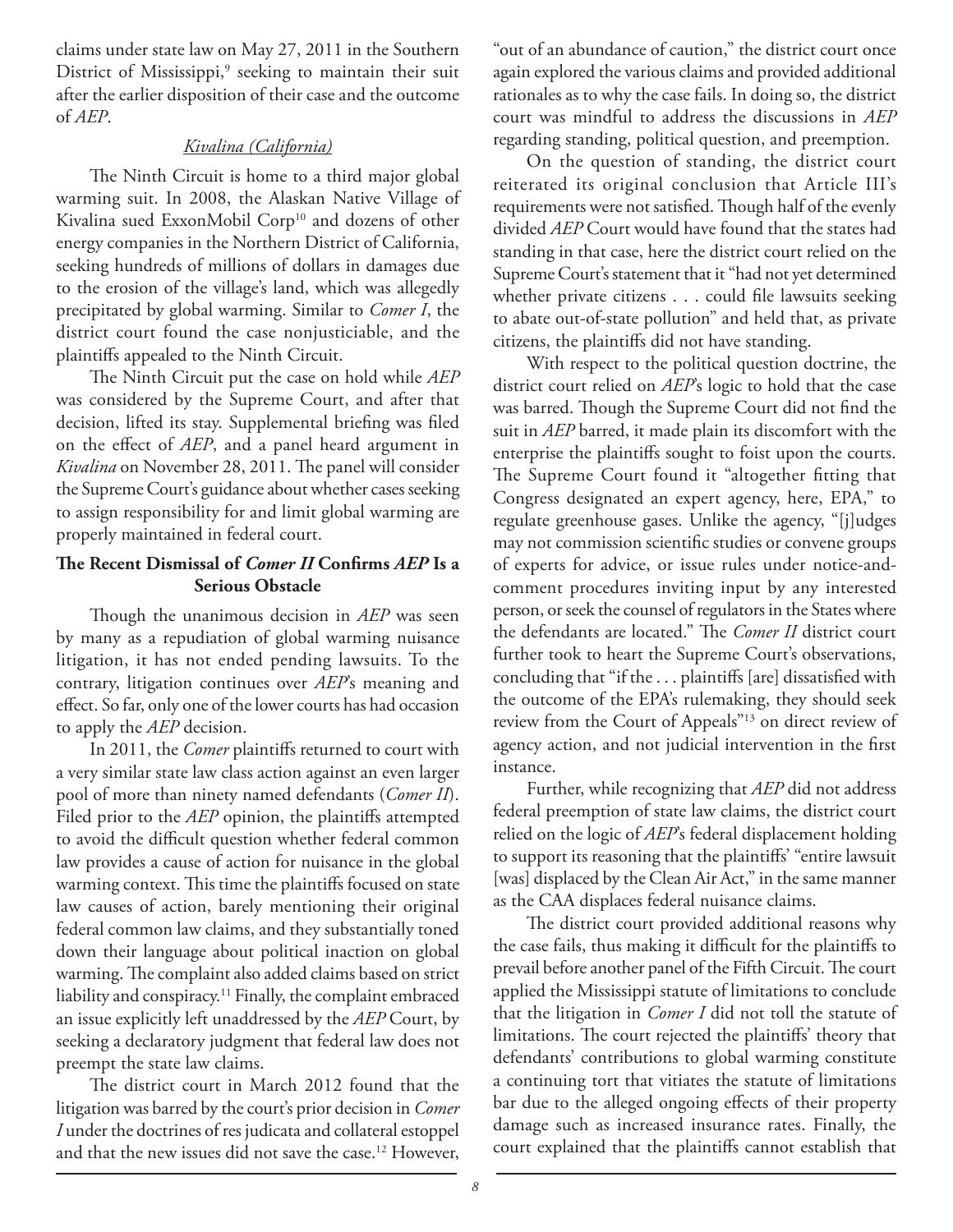there is proximate cause to support their theory, so they fail to state a claim. Fifth Circuit Judge W. Eugene Davis explored this issue in his special concurrence to the vacated panel opinion, in which he stated that he would affirm the district court's opinion as "plaintiffs failed to allege facts that could establish that the defendant's actions were a proximate cause of the plaintiffs' alleged injuries."14 The district court's development of this multiplicity of legal issues constitutes strong headwinds against the plaintiffs' appeal, which was docketed April 17, 2012.15

### **Looking Ahead, Several Questions Remain Unanswered**

### *Courts Must Apply* AEP*'s Guidance on Displacement*

*Kivalina* had been fully briefed in the Ninth Circuit and was on hold pending the decision in *AEP*. In supplemental briefs, the parties contest the scope and meaning of the decision. Among other things, the plaintiffs argue that *AEP* does not compel displacement of their damages claims because "the substance of a public nuisance claim for damages fundamentally differs from the substance of a public nuisance claim for injunctive relief."16 The plaintiffs assert that *AEP* turned on the fact that "'[t]he [CAA] itself thus provides a means to seek limits on emissions of carbon dioxide from domestic power plants—the same relief the plaintiffs seek by invoking federal common law.'"17 From this vantage point, they argue "[t]hat is not the situation here: the CAA has no parallel remedy of damages for economic injury, nor would pollution victims' ability to sue for damages disrupt EPA's ability to set emissions caps."18 In plaintiffs' view, *AEP* does not displace their suit.

The defendants take the opposite view, arguing that "[j]ust as in *AEP*, plaintiffs' claims would require a court to 'determine, in the first instance, what amount of carbon-dioxide emissions is 'unreasonable'—an exercise in 'complex balancing' that would require consideration of the 'particular greenhouse gas-producing sector' at issue (e.g., the oil, coal, electric, or other industries), and an 'informed assessment of competing interests,' including 'our Nation's energy needs and the possibility of economic disruption.'"19 As such, damages claims are just as much displaced as injunction claims based on the same activities. At oral argument late last year, the panel inquired about the meaning of the *AEP* decision, and pressed counsel about its impact.

*AEP* will also figure prominently in the appeal docketed in *Comer II*. Just as the plaintiffs in *Kivalina*, the *Comer* plaintiffs will have to convince the Fifth Circuit that *AEP* does not bar their class action suit seeking damages. They also have to navigate the lower court's adverse decisions on a variety of issues. In addition to the justiciability issues addressed below, plaintiffs will have to overcome the district court's application of res judicata, as well its more robust statements about the lack of proximate cause, which in the previous appeal was compelling to at least one member of the panel. Further complicating the plaintiffs' path at the Fifth Circuit is the issue of recusals, which is what made the en banc proceedings so unusual in the first place.

### *Core Justiciability Questions Remain Unresolved*.

*Comer II* and *Kivalina* will also turn on core questions of standing and the political question doctrine, which the Supreme Court avoided in *AEP*. Given the continued push by the plaintiffs and advocates to have global warming nuisance claims adjudicated notwithstanding *AEP*, these questions remain ripe for resolution. The Supreme Court's standing analysis in *Massachusetts v. EPA* arguably was unique to the statutory scheme of administrative review relied on by the plaintiffs. In *AEP* the Court did not reach the issue, noting that the Justices were split 4-4 on the standing issue and the meaning of *Massachussets v. EPA*. The four Justices who would have found standing also were unpersuaded by other threshold issues like prudential standing.

The district courts in *Kivalina* and *Comer II* readily concluded that the plaintiffs lacked standing and presented political questions, so the courts of appeal will likely grapple with justiciability. An earlier panel of the Fifth Circuit concluded that the plaintiffs' first nuisance claims survived these threshold justiciability hurdles, but that was before the Supreme Court's guidance in *AEP*, in which four Justices quite clearly expressed the view that threshold issues are fatal to such claims. The courts of appeals will have to make sense of that 4-4 split and what it might mean for the pending cases.

### *Courts Will Grapple with Preemption of State Nuisance Claims*.

Also up for judicial consideration is preemption of state nuisance claims for global warming, which were included in the *Comer II* and *Kivalina* complaints. The Supreme Court clearly stated in *AEP* that "[n]one of the parties have briefed preemption or otherwise addressed the availability of a claim under state nuisance law. We therefore leave the matter open for consideration on remand."20 The *Kivalina* plaintiffs argue that their "state common law nuisance claims are not before [the Ninth Circuit] because the district court dismissed them without prejudice to re-filing in state court."21 Only the district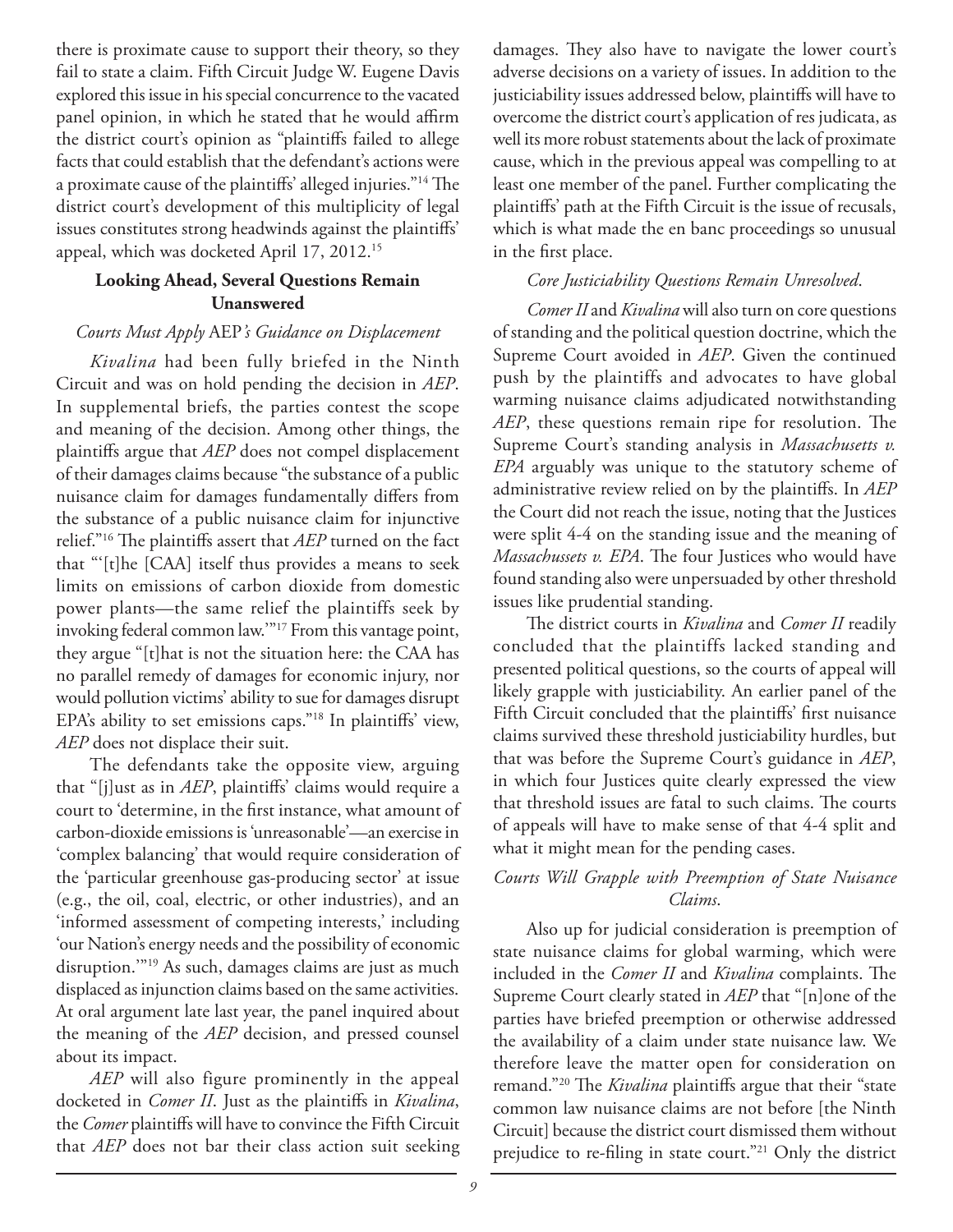court in *Comer II* directly confronted state nuisance claims and concluded that federal law displaced those claims. This was bolstered by the court's application of the Fifth Circuit's "transactional test" for res judicata, under which the court found that the plaintiffs' attempt to invoke different state causes of action could not avoid the court's prior decision based on federal law.

### **Conclusion**

Creative global warming nuisance suits have been pressed in federal courts for almost a decade, heeding the call for "heroic litigation to go beyond the bounds of traditional doctrine and try to promote public good through creative use of common law theories."22 These cases have been brought in venues as different as Mississippi and Manhattan, framed as class actions and on behalf of individual States. They have relied on federal and state common law theories, and have alternatively sought damages and injunctive relief. But regardless of the form, theory and venue, one thing has been consistent: every trial court to confront such a suit has found it to be beyond the court's institutional competence and constitutional capacity.

Nonetheless, litigation continues because numerous doctrinal questions—from the demands of Article III standing to the meaning of the Supreme Court's displacement analysis in *AEP*—remain unresolved. These suits offer plaintiffs the possibility of enormous monetary recoveries, punishing discovery, and the opportunity to continue to pressure an industry in political debates over greenhouse gas regulation. As a result, litigation will continue, and the Supreme Court is likely to be called upon again to address the proper role, if any, of federal courts in addressing global warming.

*\* Megan L. Brown is a Partner in Wiley Rein LLP's Appellate and Litigation Practices. She has represented amicus curiae before the Fifth Circuit and the Supreme Court in several of the cases discussed in this article.*

*\*\* Roger Miksad is an Associate in Wiley Rein LLP's Environment and Safety Practice. He regularly advises on and litigates emerging issues in environmental regulation at the federal and state levels, and before various regulatory agencies.*

### **Endnotes**

1 Complaint  $\sim$  5, Connecticut v. Am. Elec. Power Co., No. 04-05669 (S.D.N.Y. July 21, 2004), *quoted in* Am. Elec. Power v. Connecticut, 582 F.3d 309, 317 (2d Cir. 2009).

2 Third Amended Complaint at  $\int$  18 n.13, Comer v. Murphy Oil Co., No. 1:05-cv-00436 (S.D. Miss. Apr. 19, 2006). These allegations are not in the more recent complaint filed in 2011.

3 131 S. Ct. 2527 (2011).

4 Connecticut v. Am. Elec. Power Co., 406 F. Supp. 2d 265 (S.D.N.Y. 2005), *rev'd*, 582 F.3d 309 (2d Cir. 2009), *rev'd*, 131 S. Ct. 2527 (2011).

5 Complaint ¶ 186, Connecticut v. Am. Elec. Power Co., No. 04-05669 (S.D.N.Y. July 21, 2004).

6 369 U.S. 186 (1962).

7 *AEP,* 131 S. Ct. 2527, 2540 (2011).

8 Comer v. Murphy Oil USA, Inc.*,* No. 05-436 (S.D. Miss. Aug. 30, 2007), *rev'd*, 585 F.3d 855 (5th Cir. 2009), *vacated on grant of reh'g en banc*, 598 F.3d 208 (5th Cir. 2010), *appeal dismissed*, No. 07-60756, 2010 WL 2136658 (5th Cir. May 28, 2010), *mandamus denied*, No. 10-294 (U.S. Jan. 10, 2011).

9 Comer v. Murphy Oil USA, Inc., No. 1:11-cv-00220 (S.D. Miss. May 27, 2011).

10 Native Vill. of Kivalina v. ExxonMobil Corp., 663 F. Supp. 2d 863 (N.D. Cal. 2009), *appeal docketed*, No. 09-17490 (9th Cir. 2010).

11 Complaint at  $\P$  36, 41, Comer v. Murphy Oil USA Inc., No. 1:11-cv-00220 (S.D. Miss. May 27, 2011).

12 Comer v. Murphy Oil USA, Inc., 2012 WL 933670 (S.D. Miss. Mar. 20, 2012).

13 *Id.* at 26.

14 Comer v. Murphy Oil USA, 585 F.3d 855, 880 (5th Cir. 2009).

15 Comer v. Murphy Oil USA Inc., No. 12-60291 (5th Cir. 2012).

16 Kivalina Supp. Br. at 4 (Dkt. 158, filed Nov. 4, 2011).

17 Kivalina Supp. Br. at 7 (Dkt. 158, filed Nov. 4, 2011) (quoting *AEP*, 131 S. Ct. at 2538).

18 Appellants' Supp. Br. at 7, *Kivalina* (Dkt. 158, filed Nov. 4, 2011).

19 Appellees' Supp. Br. at 4, *Kivalina* (Dkt. 157, filed Nov. 4, 2011).

20 *AEP*, 131 S. Ct. at 2540.

21 Appellant's Supp. Br. at 1 n.2, *Kivalina* (citing *Native Village of Kivalina v. ExxonMobil Corp*., 663 F. Supp. 2d 863, 882-83 (N.D. Cal. 2009), and arguing that there can be no res judicata effect against those claims).

22 Randall S. Abate, *Automobile Emissions and Climate Change Impacts: Employing Public Nuisance Doctrine as Part of a "Global Warming Solution" in California*, 40 Conn. L. Rev. 591, 626-27 (2008).